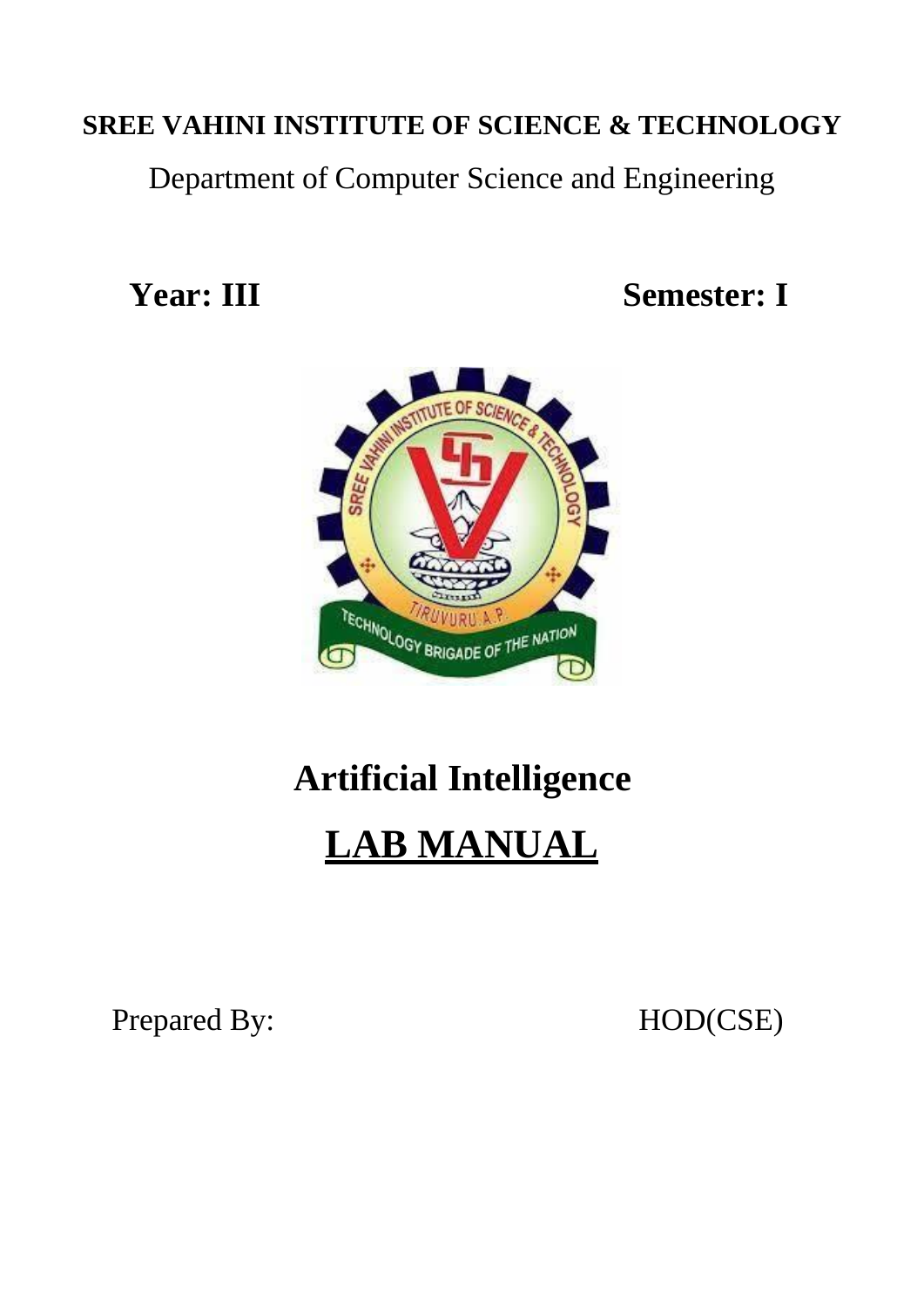## Department of Computer Science and Engineering

# **INDEX**

| S.No                    | <b>Practical's Name</b>                                                                                                         | Date | <b>Remark</b> |
|-------------------------|---------------------------------------------------------------------------------------------------------------------------------|------|---------------|
|                         | Study of Prolog.                                                                                                                |      |               |
|                         | Write simple fact for the statements using PROLOG.                                                                              |      |               |
|                         | Write predicates One converts centigrade temperatures to<br>Fahrenheit, the other checks if a temperature is below<br>freezing. |      |               |
| $\overline{A}$          | Write a program to solve the Monkey Banana problem.                                                                             |      |               |
| $\overline{\mathbf{5}}$ | WAP in turbo prolog for medical diagnosis and show the<br>advantage and disadvantage of green and red cuts.                     |      |               |
| 6                       | WAP to implement factorial, fibonacci of a given number.                                                                        |      |               |
|                         | Write a program to solve 4-Queen problem.                                                                                       |      |               |
| 8                       | Write a program to solve traveling salesman problem.                                                                            |      |               |
| 9                       | Write a program to solve water jug problem using LISP                                                                           |      |               |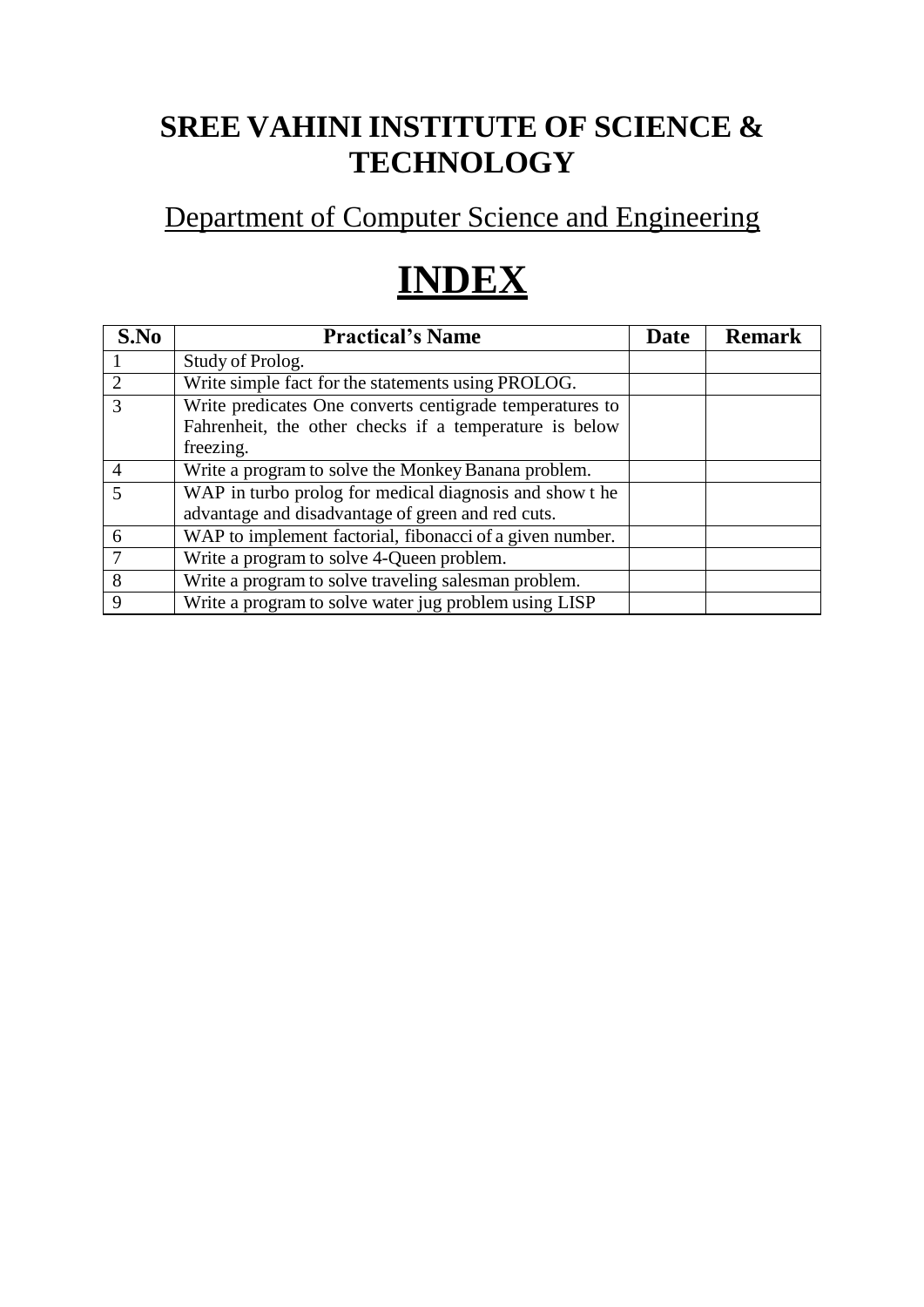#### **LAB MANUAL**



|                       | <b>Course Name: Artificial Intelligence</b> | <b>EXPERIMENT NO. 1</b> |                    |
|-----------------------|---------------------------------------------|-------------------------|--------------------|
| <b>WOLDGY</b>         | <b>Course Code:</b>                         | <b>Branch: CSE</b>      | <b>Semester: I</b> |
| $\blacktriangleright$ | <b>Faculty: Mr.M.Kishore</b>                |                         |                    |
| O                     | <b>Kumar</b>                                |                         |                    |

#### **OBJECTIVE: Study of Prolog.**

#### PROLOG-PROGRAMMING IN LOGIC

PROLOG stands for Programming, In Logic — an idea that emerged in the early 1970's to use logic as programming language. The early developers of this idea included Robert Kowaiski at Edinburgh (on the theoretical side), Marrten van Emden at Edinburgh (experimental demonstration) and Alian Colmerauer at Marseilles (implementation).

David D.H. Warren's efficient implementation at Edinburgh in the mid -1970's greatly contributed to the popularity of PROLOG. PROLOG is a programming language centred around a small set of basic mechanisms, Including pattern matching, tree based data structuring and automatic backtracking. This Small set constitutes a surprisingly powerful and flexible programming framework. PROLOG is especially well suited for problems that involve objects- in particular, structured objects- and relations between them.

#### **SYMBOLIC LANGUAGE**

PROLOG is a programming language for symbolic, non-numeric computation. It is especially well suited for solving problems that involve objects and relations between objects. For example, it is an easy exercise in prolog to express spatial relationship between objects, such as the blue sphere is behind the green one. It is also easy to state a more general rule: if object X is closer to the observer than object Y. and object Y is closer than Z, then X must be closer than Z. PROLOG can reason about the spatial relationships and their consistency with respect to the general rule. Features like this make PROLOG a powerful language for ArtJIcia1 LanguageA1,) and non- numerical programming.

There are well-known examples of symbolic computation whose implementation in other standard languages took tens of pages of indigestible code, when the same algorithms were implemented in PROLOG, the result was a crystal-clear program easily fitting on one page.

#### **FACTS, RULES AND QUERIES**

Progmmming in PROIOG is accomplished by creating a database of facts and rules about objects, their properties, and their relationships to other objects. Queries then can be posed about the objects and valid conclusions will be determined and returned by the program Responses to user queries are determined through a form of inference control known as resolution.

#### FOR EXAIPLE:

a) FACTS: Some facts about family relationships could be written as: sister( sue,bill) parent( ann.sam)

 $male(io)$ female( riya)

b) RULES: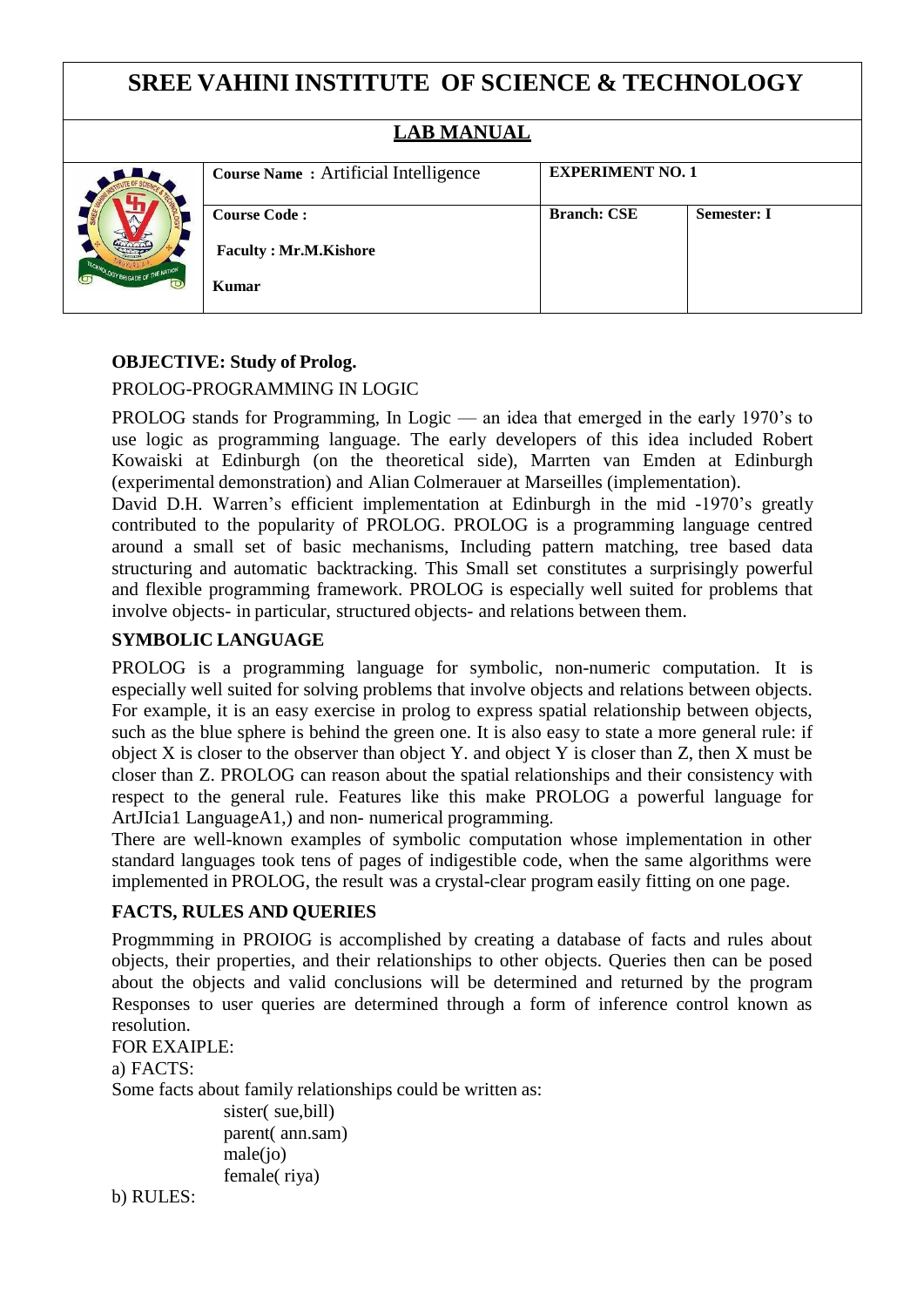To represent the general rule for grandfather, we write:

grand f.gher( X2)  $parent(X, Y)$ parent( Y,Z)  $male(X)$ 

c) QUERIES:

Given a database of facts and rules such as that above, we may make queries by typing after a query a symbol'?' statements such as:

> ?-parent(X,sam) Xann ?grandfather $(X, Y)$ X=jo, Y=sam

#### **PROLOG IN DISGINING EXPERT SYSTEMS**

An expert system is a set of programs that manipulates encoded knowledge to solve problems in a specialized domain that normally requires human expertise. An expert system's knowledge is obtained from expert sources such as texts, journal articles. databases etc and encoded in a form suitable for the system to use in its inference or reasoning processes. Once a sufficient body of expert knowledge has been acquired, it must be encoded in some form, loaded into knowledge base, then tested, and refined continually throughout the life of the system PROLOG serves as a powerful language in designing expert systems because of its following features.

- $\triangleright$  Use of knowledge rather than data
- $\triangleright$  Modification of the knowledge base without recompilation of the control programs.
- $\triangleright$  Capable of explaining conclusion.
- $\triangleright$  Symbolic computations resembling manipulations of natural language.
- $\triangleright$  Reason with meta-knowledge.

#### **META PROGRAMMING**

A meta-program is a program that takes other programs as data. Interpreters and compilers are examples of mela-programs. Meta-interpreter is a particular kind of meta-program: an interpreter for a language written in that language. So a PROLOG interpreter is an interpreter for PROLOG, itself written in PROLOG. Due to its symbol- manipulation capabilities, PROLOG is a powerful language for meta-programming. Therefore, it is often used as an implementation language for other languages. PROLOG is particularly suitable as a language for rapid prototyping where we are interested in implementing new ideas quickly. New ideas are rapidly implemented and experimented with.

**OUTCOME:** Students will get the basic idea of how to program in prolog and its working environment.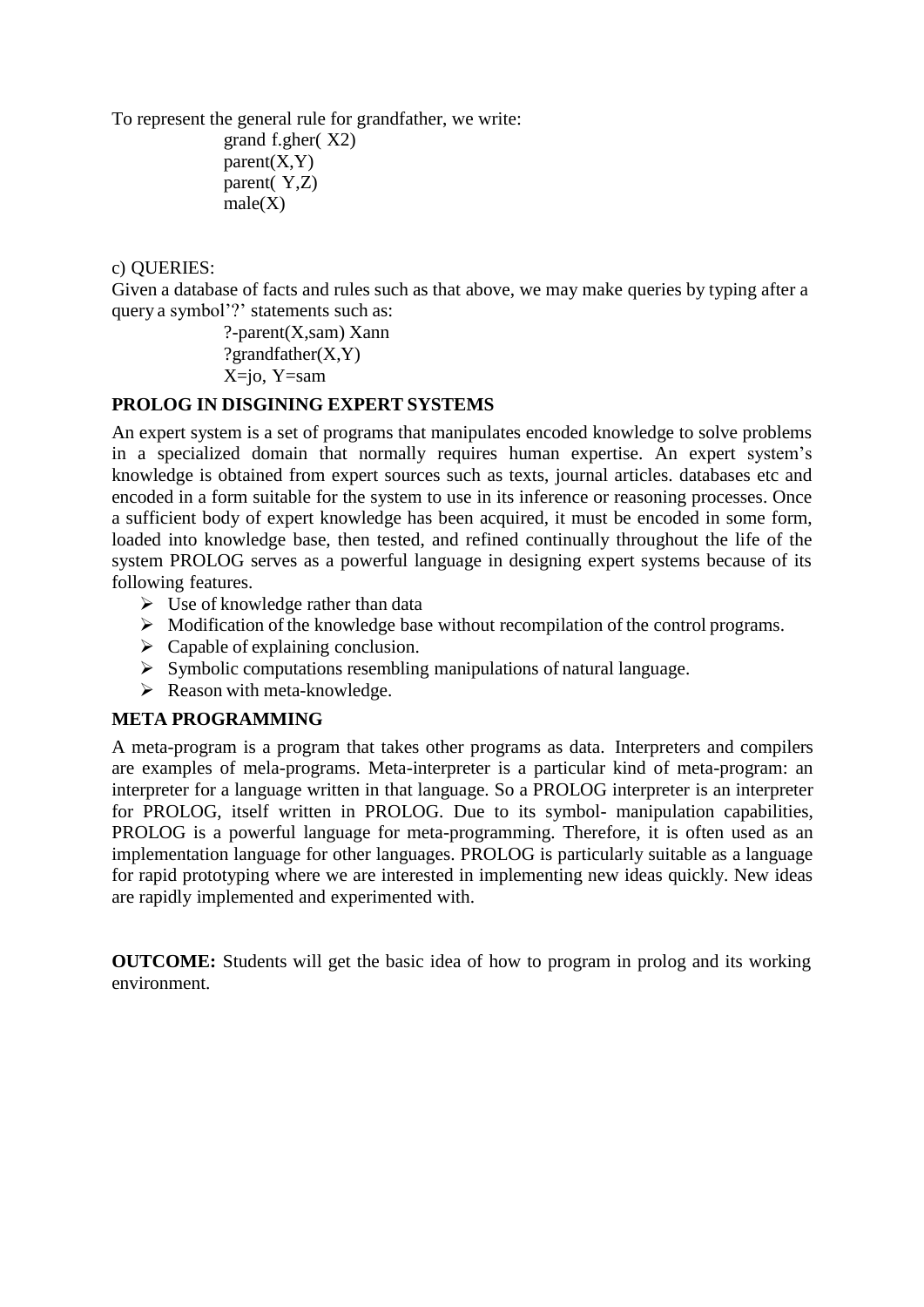### **LAB MANUAL**



| ели матема                                  |                         |                    |
|---------------------------------------------|-------------------------|--------------------|
| <b>Course Name: Artificial Intelligence</b> | <b>EXPERIMENT NO. 2</b> |                    |
|                                             |                         |                    |
| <b>Course Code:</b>                         | <b>Branch: CSE</b>      | <b>Semester: I</b> |
| <b>Faculty: Mr.M.Kishore</b>                |                         |                    |
| Kumar                                       |                         |                    |
|                                             |                         |                    |

#### **OBJECTIVE: Write simple fact for following:**

- a. Ram likes mango.
- b. Seema is a girl.
- c. Bill likes Cindy.
- d. Rose is red.
- e. John owns gold.

Program:

Clauses likes(ram ,mango). girl(seema). red(rose). likes(bill ,cindy). owns(john ,gold).

Output:

| Goal                |
|---------------------|
| queries             |
| ?-likes(ram, What). |
| What= mango         |
| ?-likes(Who,cindy). |
| Who= cindy          |
| ?-red(What).        |
| What= $\text{rose}$ |
| ?-owns(Who,What).   |
| Who= john           |
| What $=$ gold.      |
|                     |

**OUTCOME:** Student will understand how to write simple facts using prolog.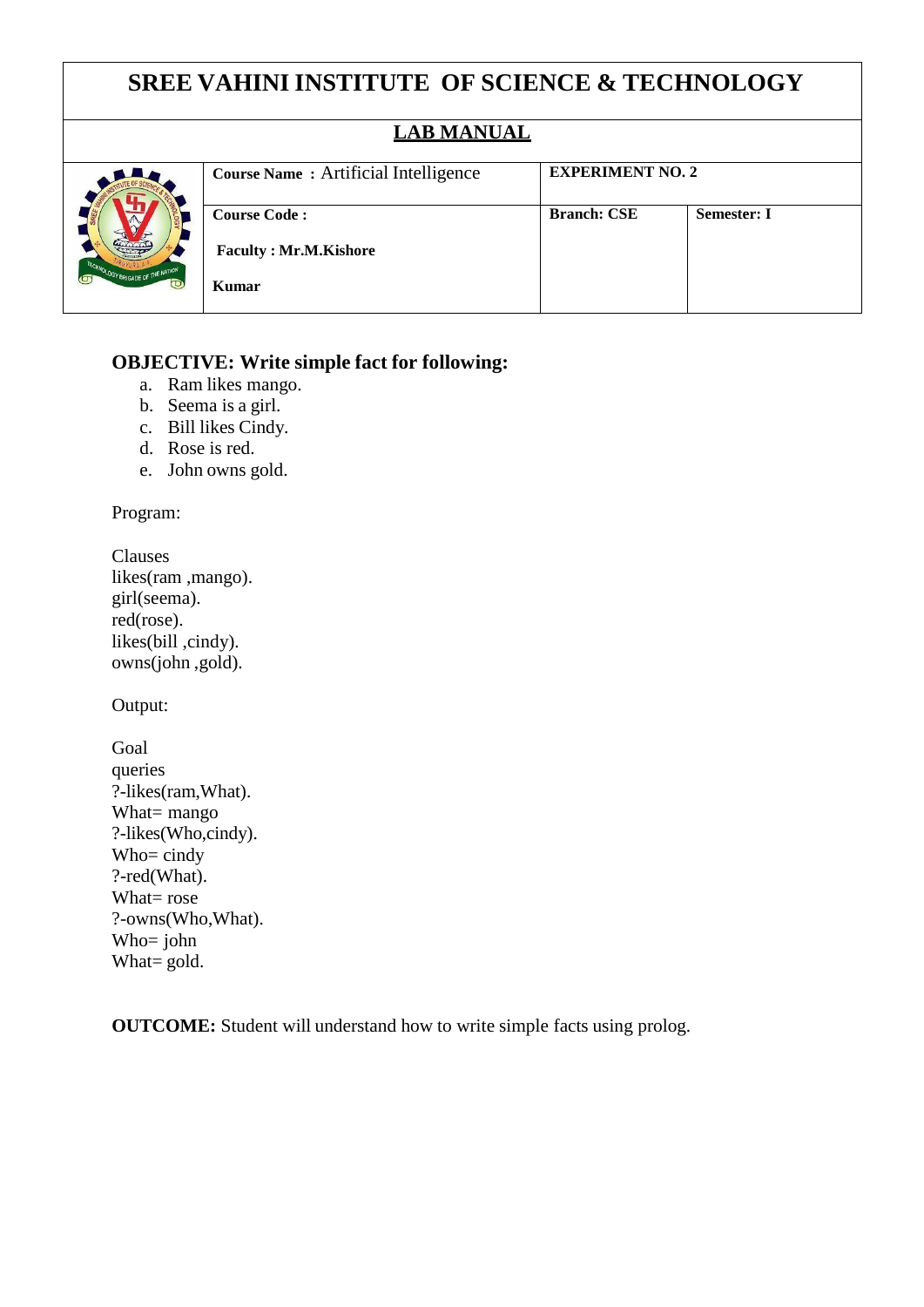#### **LAB MANUAL**

**Branch: CSE Semester: I**



#### **OBJECTIVE: Write predicates One converts centigrade temperatures to Fahrenheit, the other checks if a temperature is below freezing.**

Program: Production rules: Arithmetic:

c\_to\_f  $\longrightarrow$  f is c \* 9 / 5 +32 freezing  $\longrightarrow$  f < = 32 Rules:

c to  $f(C,F)$  :-F is C  $*$  9/5 + 32.  $freezing(F)$  :- $F = < 32$ .

Output: Queries: ?- c\_to\_f(100,X).  $X = 212$ Yes ?- freezing $(15)$ .Yes ?- freezing $(45)$ . No

**OUTCOME:** Student will understand how to write a program using the rules.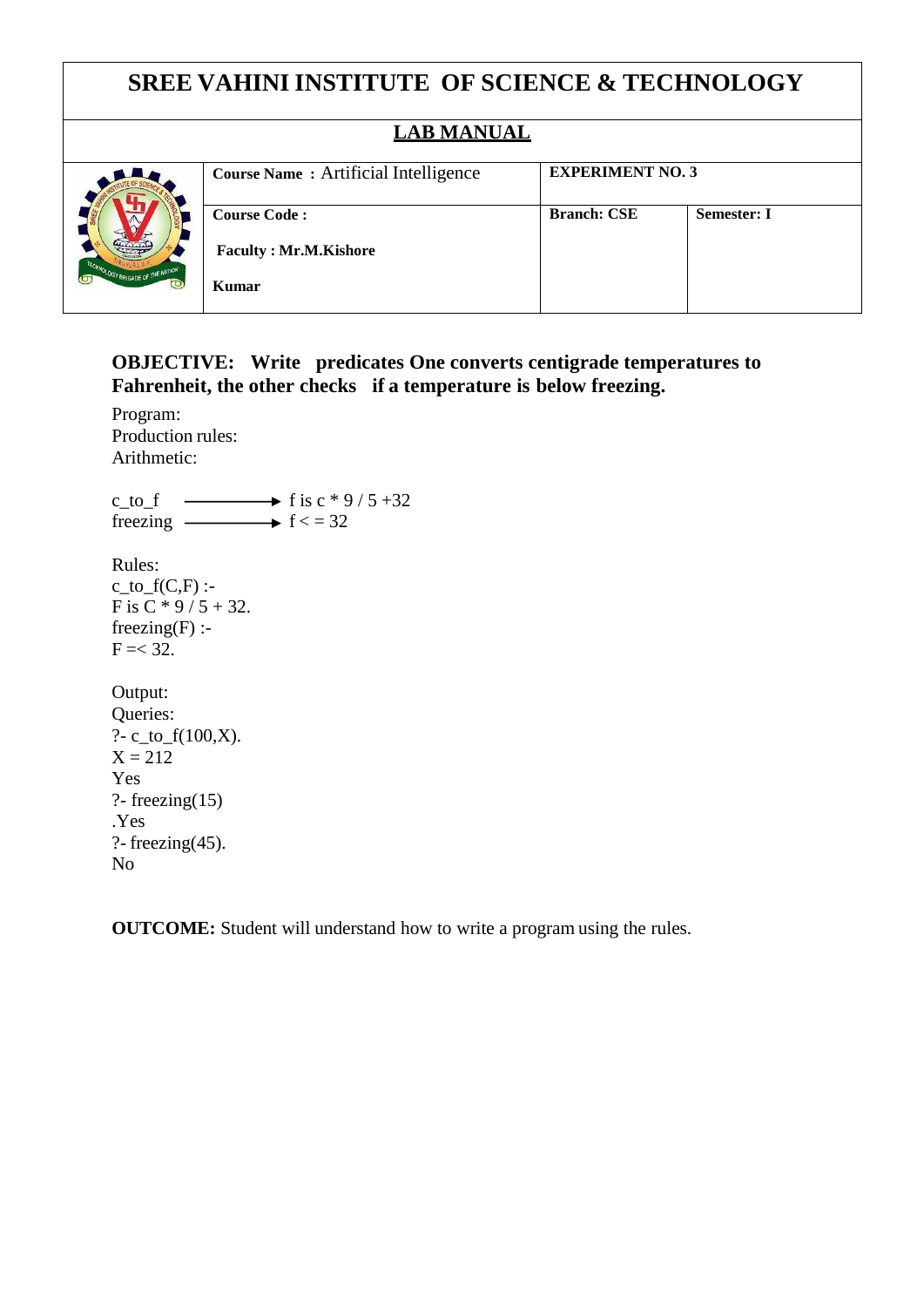#### **LAB MANUAL**



| ---------                                   |                         |                    |
|---------------------------------------------|-------------------------|--------------------|
| <b>Course Name: Artificial Intelligence</b> | <b>EXPERIMENT NO. 4</b> |                    |
|                                             |                         |                    |
| <b>Course Code:</b>                         | <b>Branch: CSE</b>      | <b>Semester: I</b> |
| <b>Faculty: Mr.M.Kishore</b>                |                         |                    |
| Kumar                                       |                         |                    |
|                                             |                         |                    |

#### **OBJECTIVE: Write a program to solve the Monkey Banana problem.**

Imagine a room containing a monkey, chair and some bananas. That have been hanged from the centre of ceiling. If the monkey is clever enough he can reach the bananas by placing the chair directly below the bananas and climb on the chair .The problem is to prove the monkey can reach the bananas.The monkey wants it, but cannot jump high enough from the floor. At the window of the room there is a box that the monkey can use. The monkey can perform the following actions:-

- 1) Walk on the floor.
- 2) Climb the box.
- 3) Push the box around (if it is beside the box).
- 4) Grasp the banana if it is standing on the box directly under the banana.

Production Rules





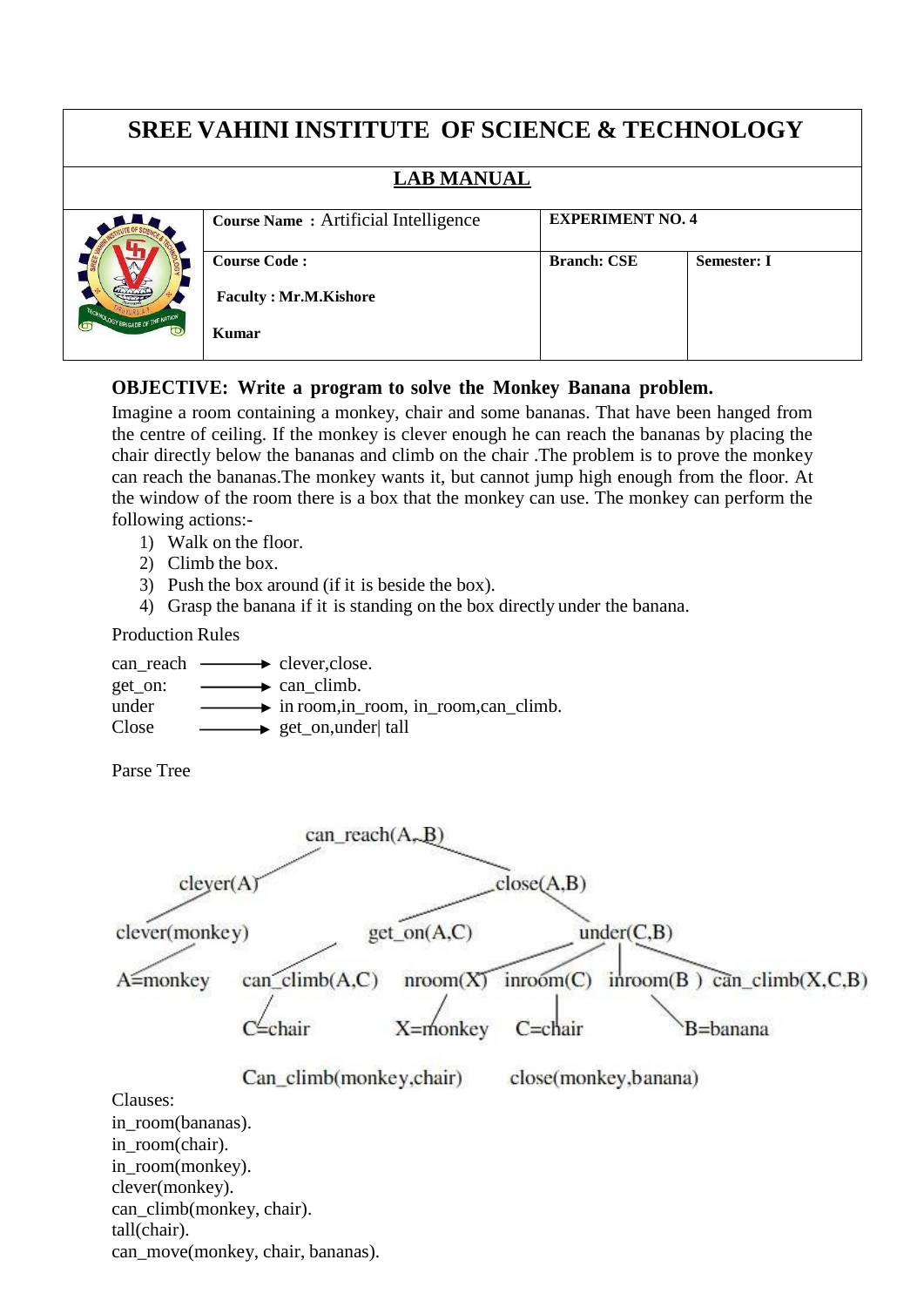```
can\_reach(X, Y):-
clever(X), close(X, Y).get\_on(X,Y):- can_climb(X,Y).
under(Y,Z):-
in\_room(X), in\_room(Y), in\_room(Z), can\_climb(X,Y,Z).close(X,Z):-get_on(X,Y),
under(Y,Z);tall(Y).
Output:
Queries:
?- can_reach(A, B).
A = monkey.
B = \text{banana}.?- can_reach(monkey, banana).Yes.
```
**OUTCOME:** Student will understand how to solve monkey banana problem using rules in prolog.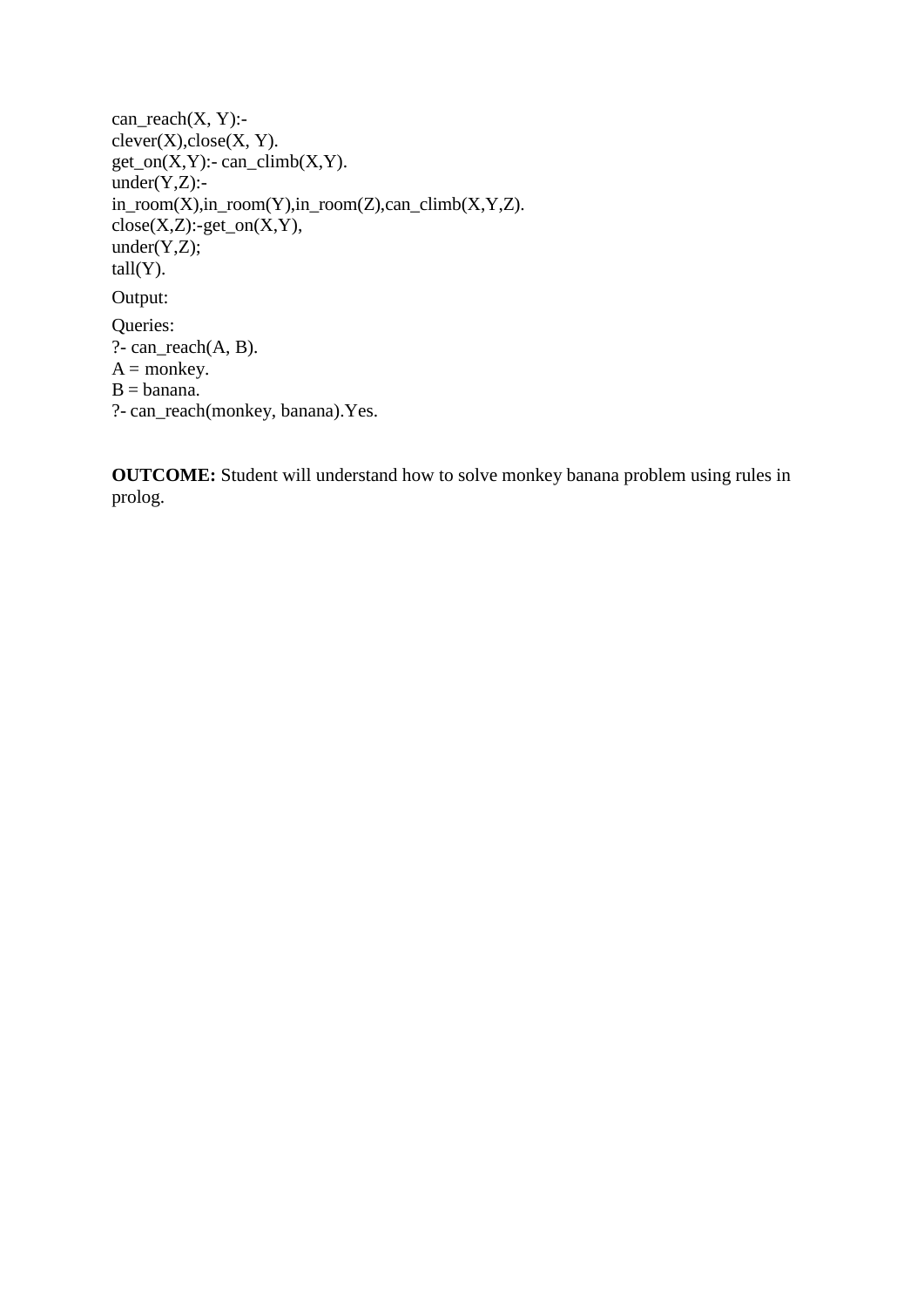#### **LAB MANUAL**



| <b>Course Name: Artificial Intelligence</b> | <b>EXPERIMENT NO. 5</b> |                    |
|---------------------------------------------|-------------------------|--------------------|
| <b>Course Code:</b>                         | <b>Branch: CSE</b>      | <b>Semester: I</b> |
| <b>Faculty: Mr.M.Kishore</b>                |                         |                    |
| Kumar                                       |                         |                    |

#### **OBJECTIVE: WAP in turbo prolog for medical diagnosis and show t he advantage and disadvantage of green and red cuts.**

Program:

Domains: disease,indication=symbol name-string Predicates: hypothesis(name,disease) symptom(name,indication) response(char) go goonce clauses go: goonce write("will you like to try again  $(y/n)$ ?"), response(Reply), Reply='n'. go. goonce: write("what is the patient's name"),nl, readln(Patient), hypothesis(Patient,Disease),!, write(Patient,"probably has",Disease),!, goonce: write("sorry, i am not ina position to diagnose"), write("the disease"). symptom(Patient,fever): write("does",Patient,"has a fever (y/n)?"),nl, response(Reply), Reply='y',nl. symptom(Patient,rash):-

write ("does", Patient, "has a rash (y/n)?"),nl, response(Reply),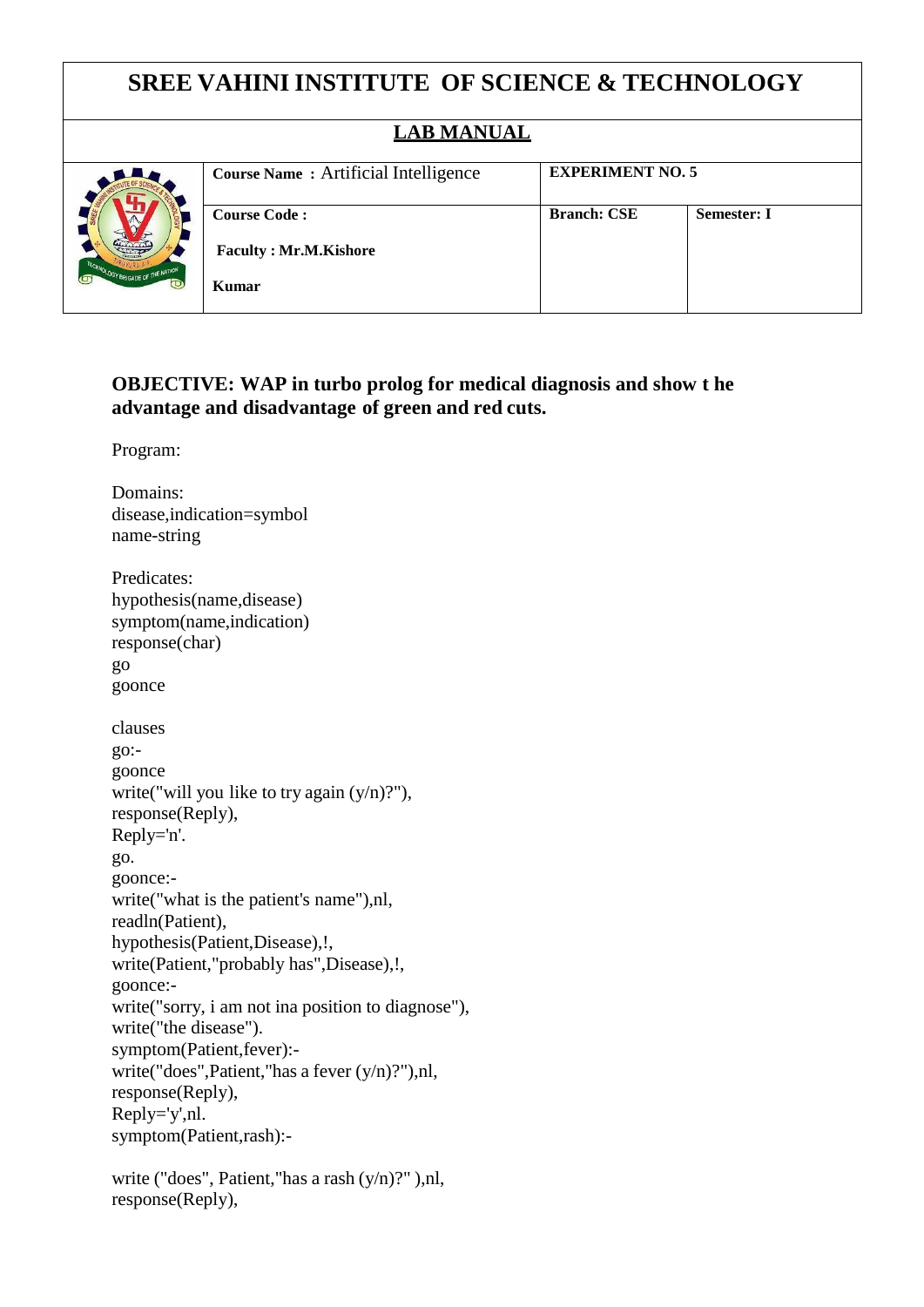```
Reply='y',
symptom(Patient_body,ache):-
write("does",Patient,"has a body ache (y/n)?"),nl,
response(Reply).
Reply='y',nl.
symptom(Patient,runny_nose):-
write("does",Patient,"has a runny_nose (y/n)?"),
response(Reply),
Reply='y'
hypothesis(Patient,flu):-
symptom(Patient,fever),
symptom(Patient,body_ache),
hypothesis(Patient,common_cold):-
symptom(Patient,body_ache),
Symptom(Patient,runny_nose).
response(Reply):-
readchar(Reply),
write(Reply).
```
Output:

makewindow(1,7,7"Expert Medical Diagnosis",2,2,23,70), go.

**OUTCOME:** Student will understand how to create a expert system using prolog.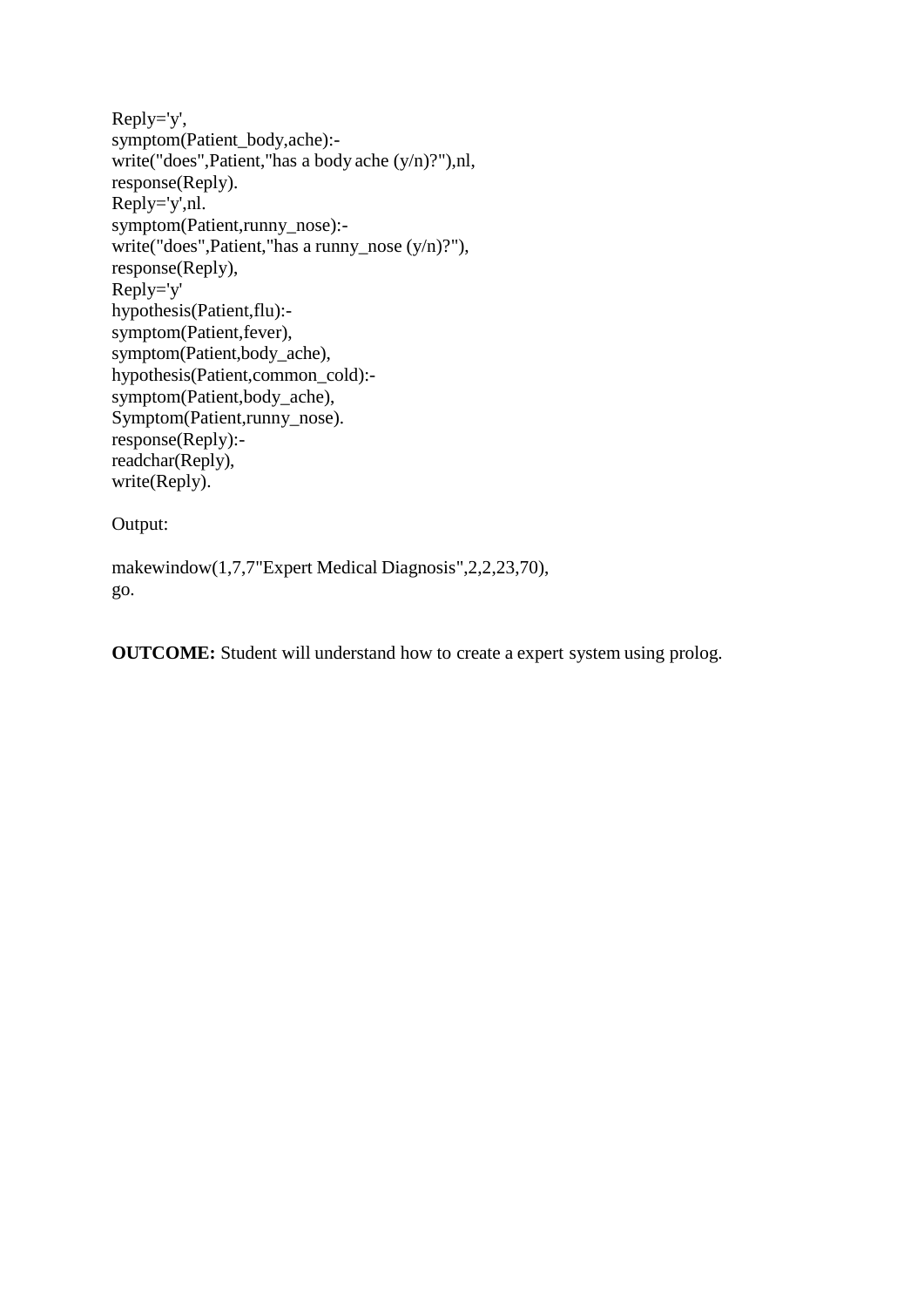# **SREE VAHINI INSTITUTE OF SCIENCE & TECHNOLOGY LAB MANUAL Course Name** : Artificial Intelligence **EXPERIMENT NO. 6 Course Code : Faculty : Mr.M.Kishore Kumar Branch: CSE Semester: I**

#### **OBJECTIVE: WAP to implement factorial, fibonacci of a given number.**

Program:

Factorial:

factorial(0,1).

 $factorial(N,F)$  :- $N>0$ , N1 is N-1, factorial(N1,F1),  $F$  is  $N * F1$ .

Output: Goal: ?- factorial $(4,X)$ . X=24

Fibonacci:

```
fib(0, 0).
fib(X, Y) : X > 0, fib(X, Y, ...).
fib(1, 1, 0).
fib(X, Y1, Y2):
X > 1,
X1 is X - 1,
fib(X1, Y2, Y3),
Y1 is Y2 + Y3.
```
Output: Goal: ?-fib $(10,X)$ .  $X=55$ 

**OUTCOME:** Student will understand the implementation of Fibonacci and factorial series using prolog.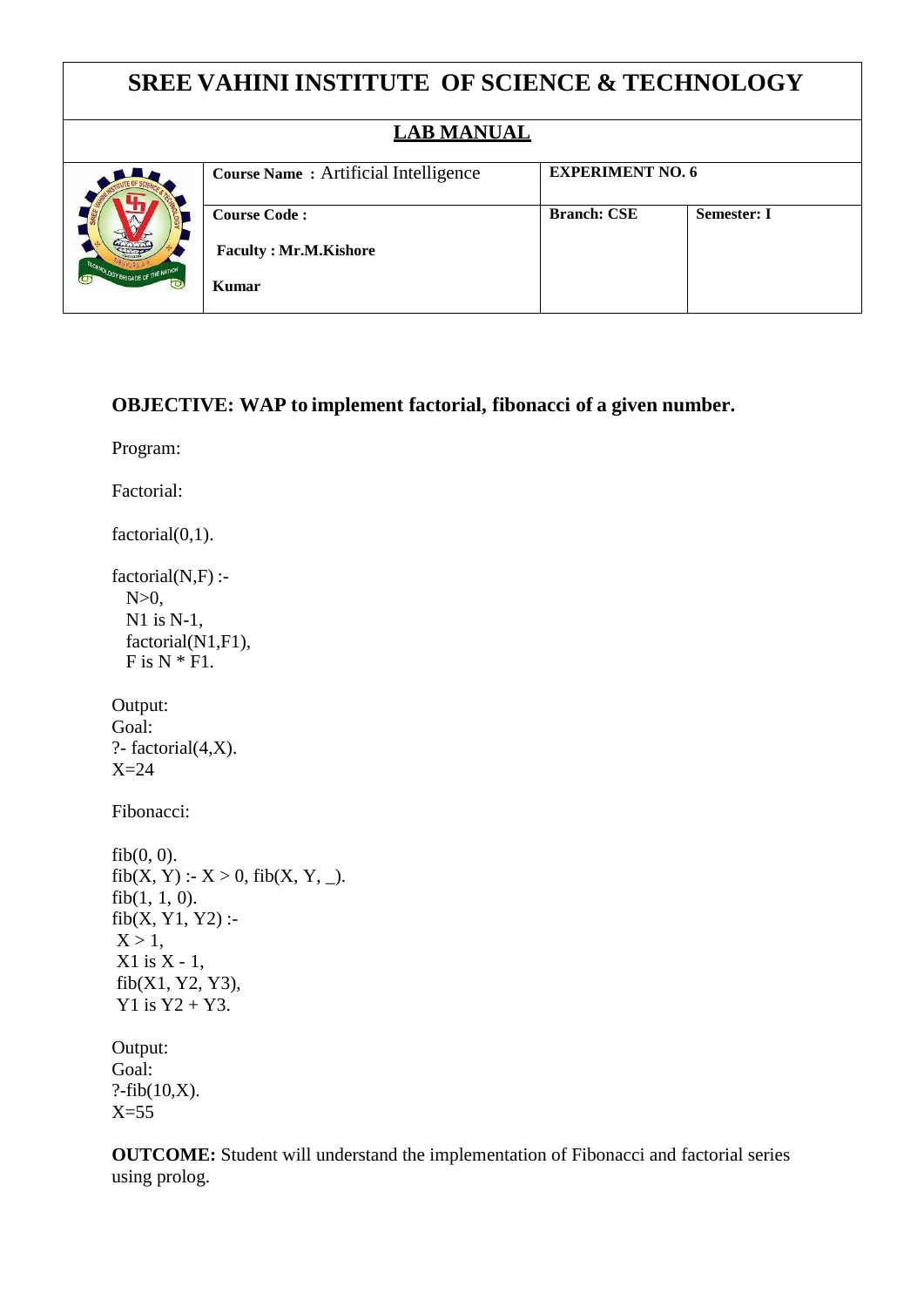# **SREE VAHINI INSTITUTE OF SCIENCE & TECHNOLOGY LAB MANUAL Course Name :** Artificial Intelligence **EXPERIMENT NO. 7 Course Code : Faculty : Mr.M.Kishore Kumar Branch: CSE Semester: I**

#### **OBJECTIVE: Write a program to solve 4-Queen problem.**

Program:

In the 4 Queens problem the object is to place 4 queens on a chessboard in such a way that no queens can capture a piece. This means that no two queens may be placed on the same row, column, or diagonal.

|   |              | $\overline{\mathbf{c}}$ | 3 | 4 |
|---|--------------|-------------------------|---|---|
|   |              | $\overline{\mathbf{c}}$ | 3 | 4 |
| 2 | $\mathbf{Z}$ | 3                       | 4 | 5 |
| 3 | 3            | 4                       | 5 | 6 |
| 4 | 4            | 5                       | 6 | 7 |

The n Queens Chessboard.

domains queen  $=$  q(integer, integer)  $queens = queen*$  $freelist = integer*$ board = board(queens, freelist, freelist, freelist, freelist) predicates nondeterm placeN(integer, board, board) nondeterm place\_a\_queen(integer, board, board) nondeterm nqueens(integer) nondeterm makelist(integer, freelist) nondeterm findandremove(integer, freelist, freelist) nextrow(integer, freelist, freelist) clauses  $nqueens(N)$ :makelist(N,L), Diagonal=N<sup>\*2-1</sup>, makelist(Diagonal,LL), placeN(N,board([],L,L,LL,LL),Final), write(Final). placeN(\_,board(D,[],[],D1,D2),board(D,[],[],D1,D2)):-!.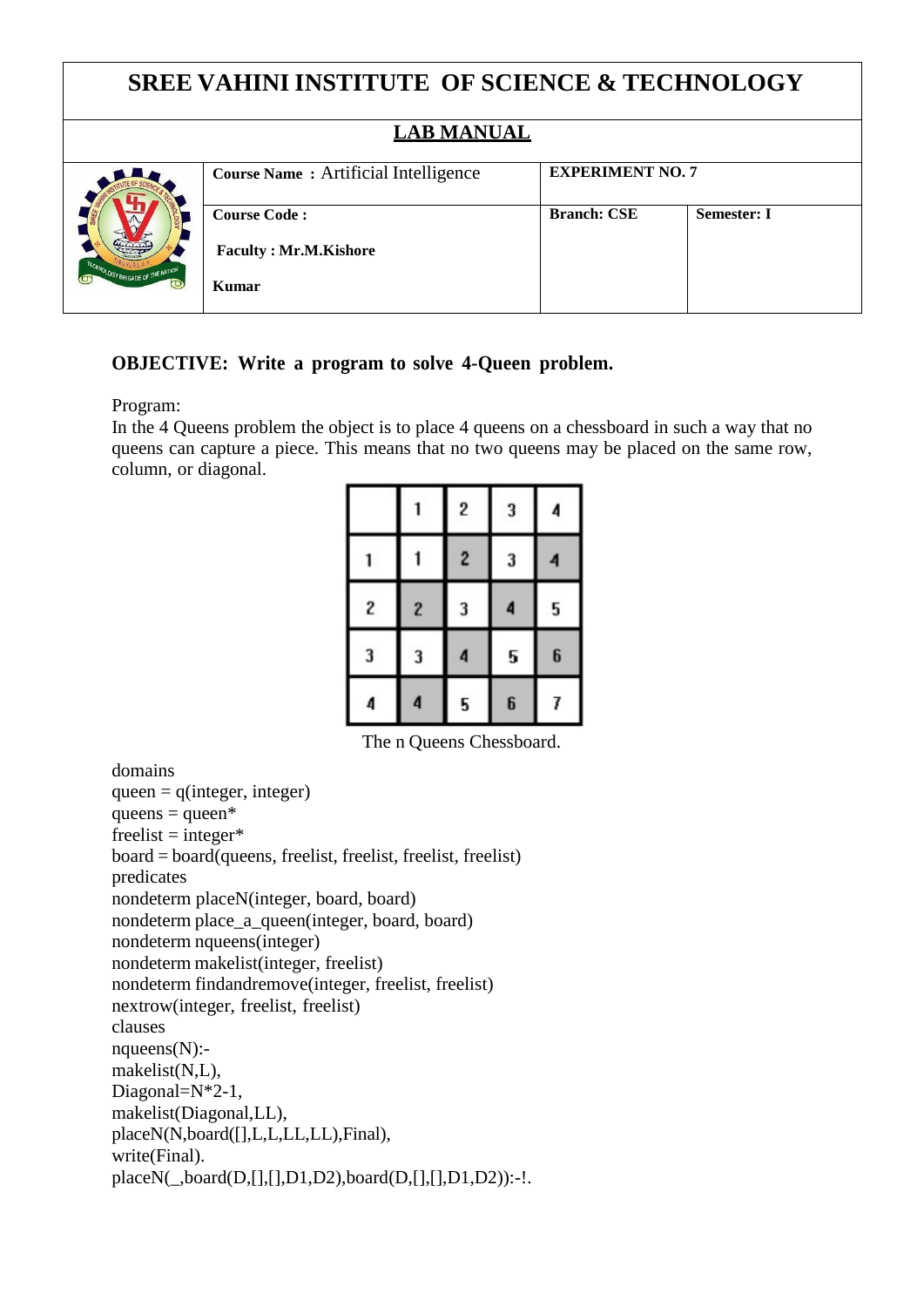placeN(N,Board1,Result): place\_a\_queen(N,Board1,Board2), placeN(N,Board2,Result). place\_a\_queen(N, board(Queens,Rows,Columns,Diag1,Diag2), board([q(R,C)|Queens],NewR,NewC,NewD1,NewD2)): nextrow(R,Rows,NewR), findandremove(C,Columns,NewC), D1=N+C-R,findandremove(D1,Diag1,NewD1), D2=R+C-1,findandremove(D2,Diag2,NewD2). findandremove(X,[X|Rest],Rest). findandremove(X,[Y|Rest],[Y|Tail]): findandremove(X,Rest,Tail). makelist $(1,[1])$ . makelist(N,[N|Rest]) :- N1=N-1,makelist(N1,Rest). nextrow(Row,[Row|Rest],Rest).

Output:

```
Goal:
?-nqueens(4),nl.
board([q(1,2),q(2,4),q(3,1),q(4,3),[],[],[7,4,1],[7,4,1])
yes
```
**OUTCOME:** Student will implement 4-Queen problem using prolog.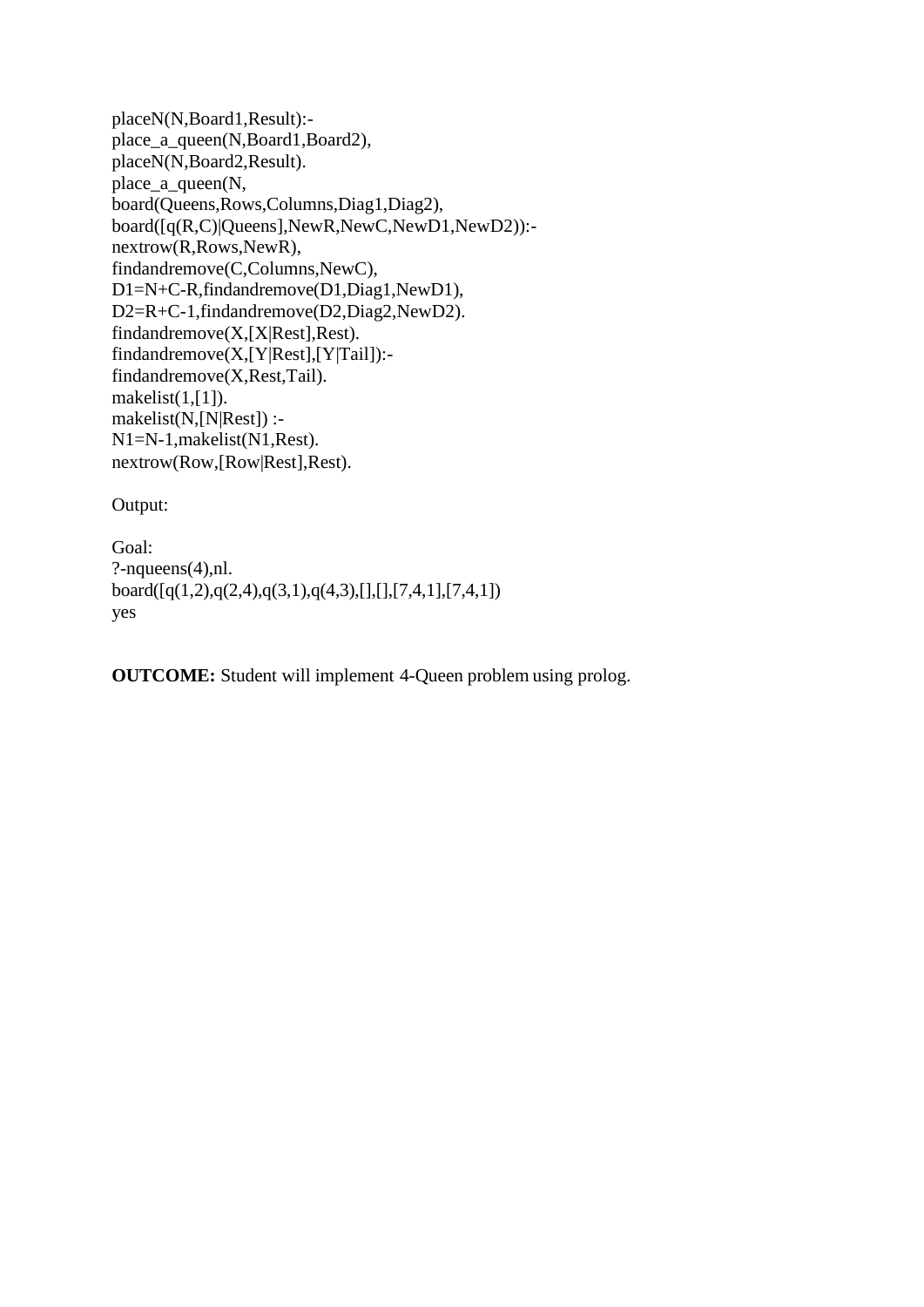|                              | <b>SREE VAHINI INSTITUTE OF SCIENCE &amp; TECHNOLOGY</b> |                         |                    |
|------------------------------|----------------------------------------------------------|-------------------------|--------------------|
|                              | <b>LAB MANUAL</b>                                        |                         |                    |
|                              | <b>Course Name:</b> Artificial Intelligence              | <b>EXPERIMENT NO. 8</b> |                    |
|                              | <b>Course Code:</b>                                      | <b>Branch: CSE</b>      | <b>Semester: I</b> |
| NOLOGY BRIGADE OF THE NATION | <b>Faculty: Mr.M.Kishore</b>                             |                         |                    |
|                              | Kumar                                                    |                         |                    |

#### **OBJECTIVE: Write a program to solve traveling salesman problem.**

The following is the simplified map used for the prototype:

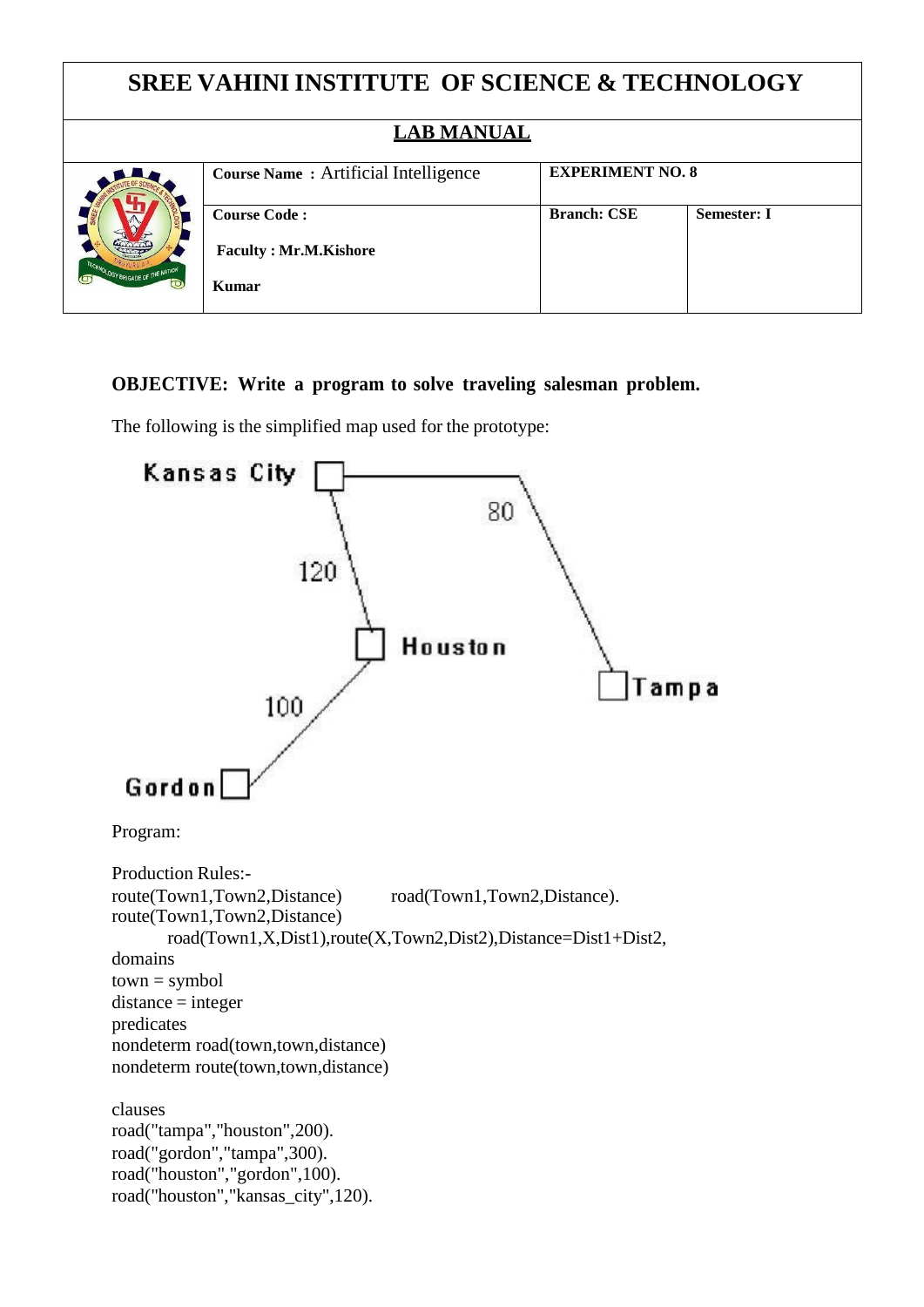road("gordon","kansas\_city",130). route(Town1,Town2,Distance): road(Town1,Town2,Distance). route(Town1,Town2,Distance): road(Town1,X,Dist1), route(X,Town2,Dist2), Distance=Dist1+Dist2,!. Output: Goal: route("tampa", "kansas\_city", X), write("Distance from Tampa to Kansas City is ",X),nl.

Distance from Tampa to Kansas City is 320 X=320

**OUTCOME:** Student will implement travelling salesmen problem using prolog.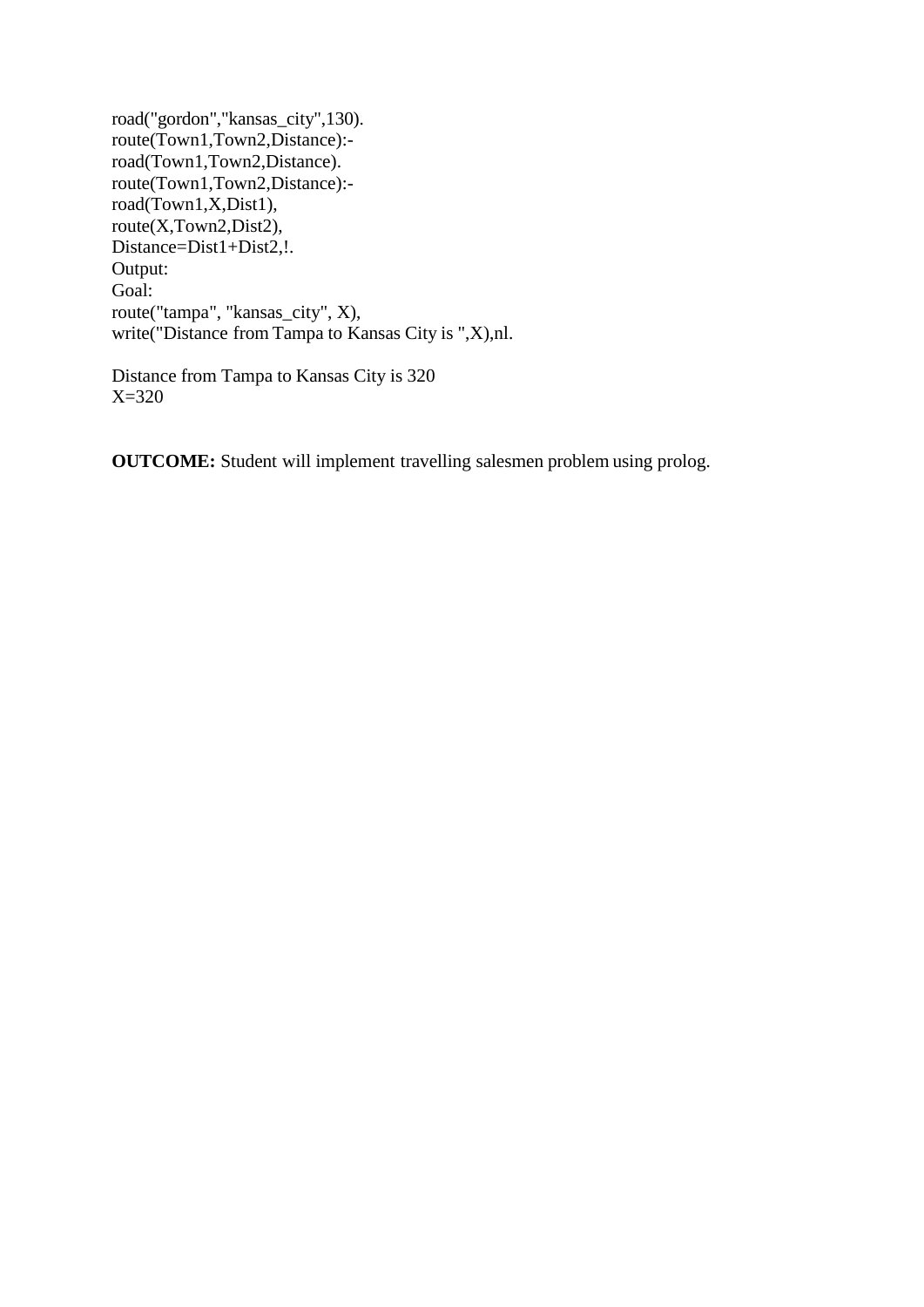#### **LAB MANUAL**



| <b>Branch: CSE</b> | <b>Semester: I</b>      |
|--------------------|-------------------------|
|                    |                         |
|                    |                         |
|                    | <b>EXPERIMENT NO. 9</b> |

#### **OBJECTIVE: Write a program to solve water jug problem using LISP.**

Program: ;returns the quantity in first jug (defun get-first-jug (state) (car state))

;returns the quantity in second jug (defun get-second-jug (state) (cadr state))

;returns the state of two jugs  $(\text{defun get-state} (f s) (\text{list } f s))$ 

;checks whether a given state is a goal ; GOAL IS TO GET 4 IN SECOND JUG (defun is-goal (state) (eq (get-second-jug state) 4))

; returns all possible states that can be derived ;from a given state (defun child-states (state) (remove-null (list (fill-first-jug state) (fill-second-jug state) (pour-first-second state) (pour-second-first state) (empty-first-jug state) (empty-second-jug state)))) ;remove the null states

(defun remove-null (x) (cond  $((null x) nil)$  $((\text{null} (\text{car } x)) (\text{remove-null} (\text{cdr } x)))$  $((\text{cons}(car x)(\text{remove-null}(cdr x))))))$ 

;return the state when the first jug is filled (first jug can hold 3) (defun fill-first-jug (state)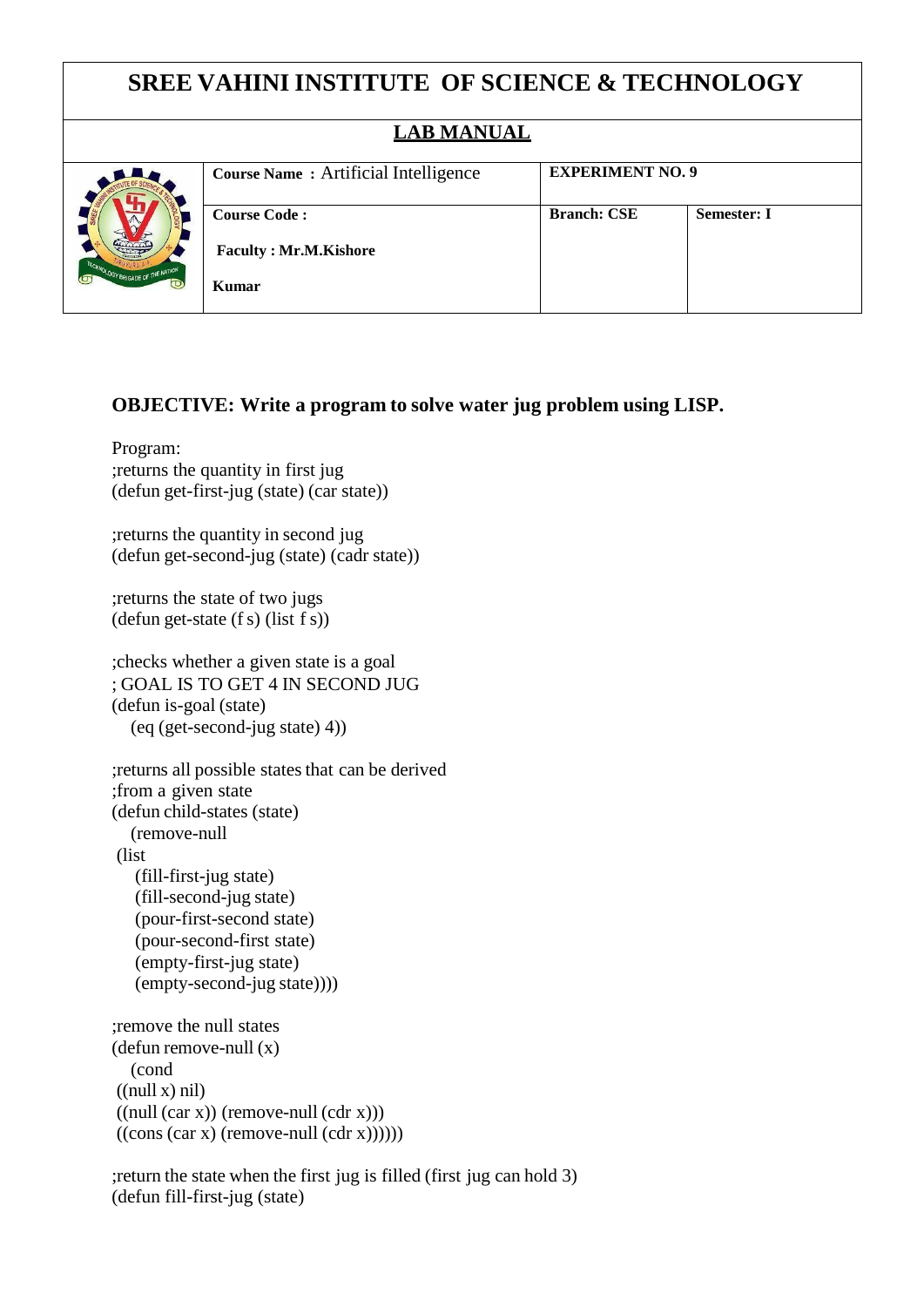(cond  $((<(get-first-jug state) 3) (get-state 3 (get-second-jug state))))))$ 

```
;returns the state when the second jug is filled (second jug can hold 5)
(defun fill-second-jug (state)
  (cond
```

```
((<(get-second-jug state) 5) (get-state (get-first-jug state) 5))))
```

```
;returns the state when quantity in first
;is poured to second jug
(defun pour-first-second (state)
  (let ( (f (get-first-jug state))
  (s (get-second-jug state)))
(cond
   ((zero f) nil); first jug is empty
   ((= s 5) nil); Second jug is full
   ((\leq f + f s) 5)(get-state 0 (+ f s)))(t ; pour to first from second
 (get-state (- (+ fs) 5) 5))))
```

```
;returns the state when second jug is poured to first
(defun pour-second-first (state)
```

```
(let ( (f (get-first-jug state))
   (s (get-second-jug state)))
(cond
  ((zerop s) nil) ; second jug is empty
  ((-f3) nil); second jug is full
  ((\leq f + f s) 3)(get-state (+ fs) 0)(t ;pour to second from first
(get-state 3 (- (+ fs) 3))))))
```

```
;returns the state when first jug is emptied
(defun empty-first-jug (state)
  (cond
((>(get-first-jug state) 0) (get-state 0 (get-second-jug state)))))
;returns the state when second jug is emptied
```

```
(defun empty-second-jug (state)
  (cond
((>(get-second-jug state) 0) (get-state (get-first-jug state) 0))))
```

```
;;;MAIN FUNCTION
(defun dfs (start-state depth lmt)
  (setf *node* 0)
  (setf *limit* lmt)
  (dfs-node start-state depth)
\lambda
```